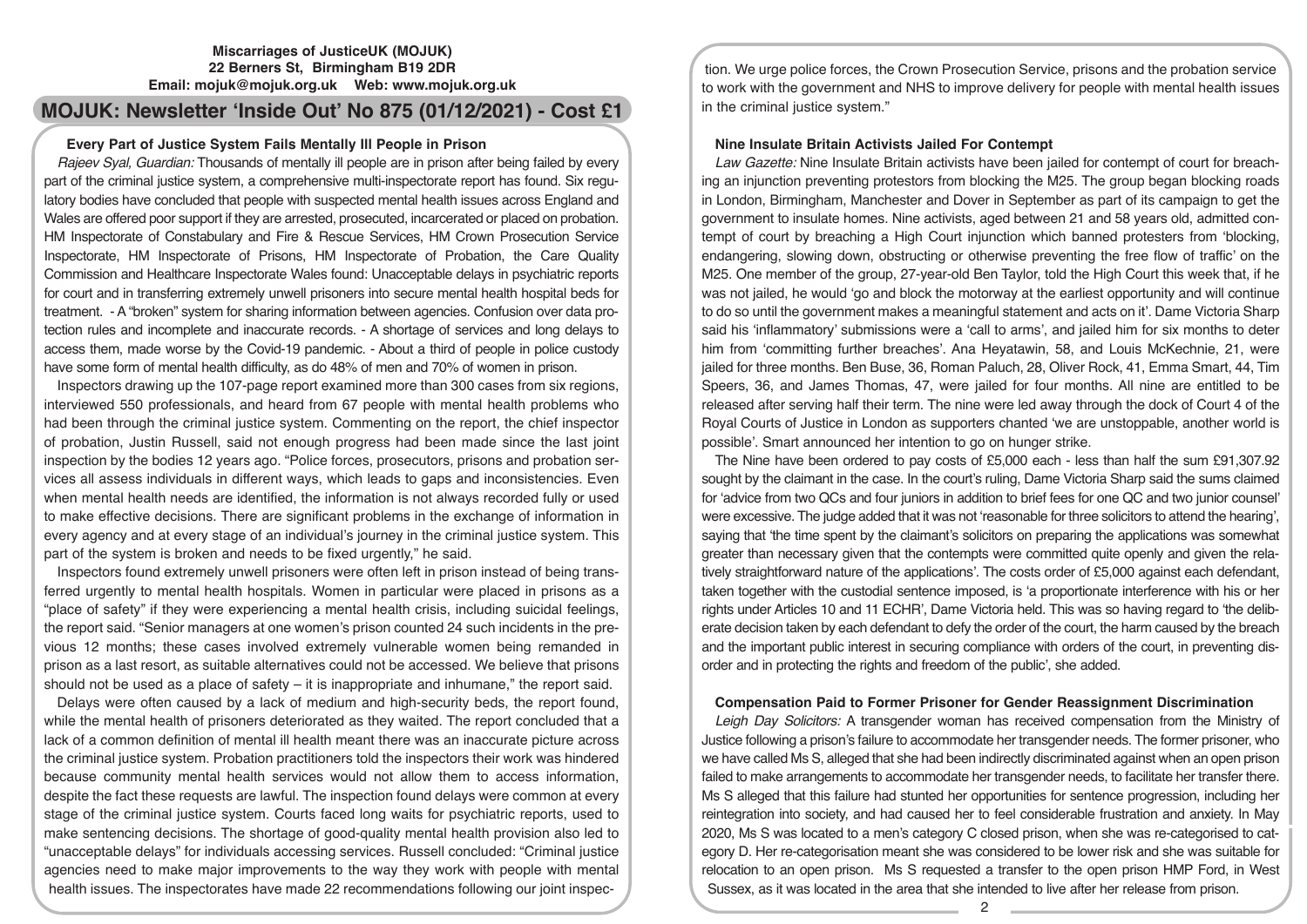However, in June 2020 Ms S was notified that she was not suitable for transfer to HMP Ford because prisoners there were required to use communal showering facilities, which were assumed not to be suitable for her. Ms S responded to say that she was content with those facilities, provided her privacy could be ensured. Nonetheless, and despite the Ministry of Justice's own staff querying why it could not be done, HMP Ford failed to explore and make arrangements to accommodate Ms S's transgender needs. In January 2021, Ms S was eventually transferred to a different open prison, which also had communal showering facilities, but which made arrangements to ensure her privacy. However, this was some eight months after she had been re-categorised to category D.

 Ms S instructed the Leigh Day prison team to act for her in a claim alleging that her treatment by HMP Ford amounted to indirect discrimination under the Equality Act 2010, in which gender reassignment is a protected characteristic. The Ministry of Justice agreed to pay Ms S compensation to settle the claim following protracted pre-action correspondence. Ms S said: "The way that HMP Ford treated me caused me deep upset, distress and feelings of alienation. I brought this claim to shine a light on the way that I was treated, in the hope that this will mean, in future, other transgender people in prison are not caused to feel as I did. I am grateful to Leigh Day for their support, for taking my welfare seriously and for making me feel valued throughout."

Leigh Day prison team solicitor, Maya Grantham said: "The prison population is as varied as the general population and, clearly, one size does not fit all. Ms S's matter highlights the importance of prisons carefully considering what could and should be done to the regime to accommodate the needs of all their residents. A failure to do so will result in more cases like this one." Leigh Day's prison team has expertise in discrimination and upholding the rights of transgender people in prison. Please contact the team if you believe that you or someone you know has been subjected to discrimination in prison and you would like Leigh Day to investigate your potential claim.

## **'This Obscenity Must Now End': Peers Debate About IPPs**

Jon Robins, Justice Gap: Peers called on ministers to end 'the obscenity' of indeterminate sentences known as IPPs (imprisonment for public protection) in a debate about amendments to the Police, Crime, Sentencing and Courts Bill. The architect of the scheme, former New Labour Home Secretary Lord Blunkett, talked about the 'disaster' of the regime his government introduced in 2003 which has resulted in thousands of prisoners being locked up past tariff without hope despite IPPs being scrapped more than 10 years ago. 'Out of the 3,000 people who are still in prison on IPP, 1,300 of them are there because of recalls,' Blunkett told fellow peers. 'That is 100% up from 2016, five years ago. If we are not careful, that trajectory will lead to more prisoners being in prison on IPP on recall than are actually in prison for the original IPP sentence applied, which is a farcical situation and a tragedy for them.' In 2012 Kenneth Clarke, as justice secretary in the coalition government, scrapped IPPs. The former home secretary called the present position not only 'unequal and unjust' but 'immoral'. 'It is immoral because those individuals, who have already had their confidence and likelihood of being able to demonstrate their safety undermined, are further undermined by the conditions they found themselves in when they came out of prison,' he said.

There was cross-party support in yesterdays debate in the House of Lords for the amendments which included the release of IPP prisoners who had served more than the sentence for the offence unless it could be demonstrated that they posed a risk to the public. The Tory peer and former solicitor general Lord Garnier called for immediate action. 'This obscenity must now end,' he said. Similarly the cross bench peer and barrister Lord Pannick said that the Government have had 'years to think about the options and to consider what to do' and asked what the present

government intended to do to 'address a manifest injustice'. It was the cross bench peer Lord Brown who described IPPs as 'the greatest single stain on the justice system'. 'Indeed, it is a deeper, growing stain because of the situation with the recalls,' he told peers.

David Blunkett fully acknowledged his government's failure and his own 'culpability'. He explained that the intention was that there would be support for prisoners to provide safety for the public and rehabilitation. 'Both those elements went badly wrong with the IPP sentence,' he continued. He admitted that the government 'had not fully agreed with the Treasury' resources for those who needed rehabilitation nor that 'cautious members of the judiciary would take a "safety first" view' in choosing the indeterminate sentence over the determinate one.'This situation cannot go on,' the Labour peer said. 'We have to do something for the sake of the individuals and their families, and for the safety of the community, because the longer they are in prison on a suspended animation sentence or on licence, the more likely they are to find themselves unable to rehabilitate and live a normal life. When that happens, they are more likely to commit a crime. I got it wrong. The Government now have the chance to get it right. I beg to move.' Peers paid tribute to campaigners including Donna Mooney and Shirley Debono who were involved in setting up the UNGRIPP campaign, as well as Frances Crook, formerly of the Howard League for Penal Reform, and the Prison Reform Trust (PRT).

Lord Falconer of Thoroton, shadow justice minister and former Lord Chancellor, quoted from a recent PRT report which drew on interviews with 31 recalled IPP prisoners. The report found that IPP prisoners' life chances and mental health were 'fundamentally damaged by the uniquely unjust sentence they are serving'. 'Arrangements for their support in the community after release did not match the depth of the challenge they faced in rebuilding their lives outside prison,' it continued. 'Risk management plans drawn up before release all too often turned out to be unrealistic or inadequately supported after release, leading to recall sometimes within a few weeks of leaving prison, and for some people on multiple occasions. The process of recall also generated strong perceptions of unfairness.' At its worst, the report found that the system recalled people to 'indefinite custody for what appeared comparatively trivial matters'.

Lord Wolfson of Tredegar, a justice minister, appeared to dismiss the proposed amendments. He said that IPPs was not an issue 'which admits of easy analysis… it is something of a puzzle, which requires looking at carefully and solving'. He argued that the change proposed would not make much difference 'because the Parole Board would still have to undertake an assessment of risk of harm and reoffending to make a judgment on whether the risk could be managed effectively in the community'. The minister continued: 'We believe that terminating their licence automatically, without any consideration by the Parole Board, would present an unacceptable risk to the public, and for that reason we do not propose to accept that amendment as drafted.' The minister said that there were 'certainly problems with the current system; we are looking at it.'

## **Policy Exchange Report Linking Drill Music To Violence 'Inaccurate' and 'Misleading'**

Udit Mahalingam, Justice Gap:A coalition of academics and experts have denounced as 'baseless' a controversial report linking drill music with violent crime and the 'legitimisation of gang culture' in London. Some 49 criminologists from academic institutions and non-governmental organisations across the UK have signed an open letter describing the findings of the Policy Exchange report as 'factually inaccurate, misleading and politically dangerous'.

The report (Knife Crime in the Capital) claims to 'try and help break the dangerous logjam in the debate on policing, stop and search, and knife crime'. Drawing on 'open-source data'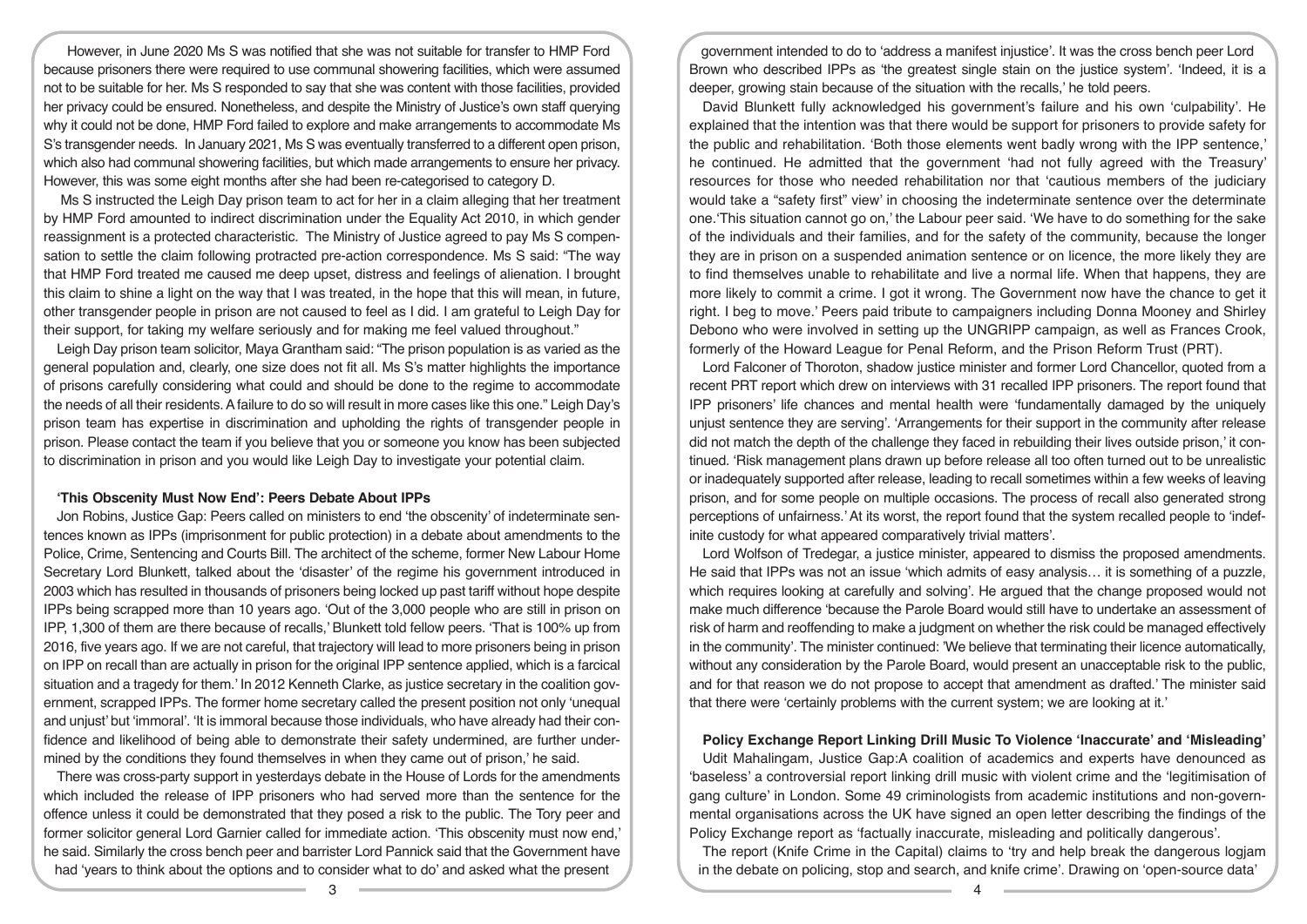related to gang-related homicides in London, the report noted that 'at least 80%' of victims and perpetrators were of black and minority ethnic origin and argued that 'at least 37% of cases were directly linked to drill music in 2018 and 23% in 2019'.

The report highlighted failures on the part of the Metropolitan Police to implement 'key approaches' whilst tackling drill-motivated violent crime, including 'suppression, targeting highprofile criminals and gang members, and neighbourhood policing'. The Policy Exchange report also criticised 'actions by social media companies', multinational corporations, and 'cultural institutions' for fostering a 'naïve social acceptance of gang culture' by desensitising 'some genres of music' that 'have been associated with violent crime', such as drill music.

Dr Lambros Fatsis, a senior lecturer in criminology at the University of Brighton, and a signatory to the open letter, lambasted the report for relying on 'shaky evidence', 'falsehoods and misrepresentations' based on racially insensitive stereotypes. Dr Fatsis also criticised the report for ignoring 'decades of criminological research' on the 'discriminatory and ineffective' use of stop-and-search powers by the police on 'young black men' in the UK. Whilst the Policy Exchange report acknowledged the damaging potential of 'suppressive' crime prevention measures used by the Metropolitan Police, such as stop-and-search procedures, it ultimately identified the 'real injustice' as being 'the disproportionate way young black men are victims of crime' rather than of 'police tactics'.

## **British Transport Police - Rotten Through and Through**

*Rosie Wild, IRR:* "Rot at the Core", a book about corruption and racism in the British Transport Police calls into question the validity of the recent apology from its current Chief Constable. Last week the Chief Constable of the British Transport Police (BTP), Lucy D'Orsi, made a formal apology to the British African community for both its history of systemic racism and the egregious corruption of former BTP officer Derek Ridgewell. D'Orsi sought to paint the racism of the British Transport Police as belonging firmly to the past, but a June 2021 freedom of information request showed the BTP was still six times more likely to use force against Black people than white people. Copious historical evidence of the widespread racism of the British Transport Police, as well as endemic corruption is given in Winston Trew's and Graham Satchwell's book Rot At The Core: the Serious Crimes of a Detective Sergeant, published by The History Press. An unusual collaboration – Winston Trew is a former Black Power activist and one of the 'Oval Four' and Graham Satchwell a former BTP detective – the book examines the egregious corruption of Det. Sergeant Derek Ridgewell and its impact on the lives of two of his victims, Winston Trew and Stephen Simmons. Ridgwell died in prison in 1982, after being convicted of conspiracy to steal mail bags from the railway depot he was supposed to protect, but not before he had 'fitted up' at least 16 young black and three white men, 12 of whom were sent to prison. Since 2018, the Court of Appeal has quashed the convictions of Stephen Simmons, the 'Oval 4' and three of the 'Stockwell 6', with another member's, Texo Johnson, appeal is due to begin on the 23rd November. Four of Ridgewell's other known victims have either died or cannot be traced to clear their name.

Rot At The Core is divided into two. The first half, written by Graham Satchwell gives an insider's perspective on the culture of 'permitted corruption' in the BTP from the 1970s to the 1990s. The second half is a moving autobiographical account of Winston Trew's experiences of growing up black in 1950s and 1960s Britain, the disastrous impact of encountering Derek Ridgewell at the Oval tube station in March 1972 and his later attempts to rebuild his life and seek justice. A former Black Power activist with the Fasimbas in South London, Trew has written about his encounter with Ridgewell before, both in his fascinating 2015 book Black For A Cause … Not Just Because and more

recently in an article 'Frantz Fanon and the oval four episode: refusing colonial recognition' in International Politics Reviews. In Rot At The Core he gives more background about his childhood experiences of British racism, initially from a white boy who wordlessly punched him the eye on his first day at primary school and later from his teachers, local white gangs and of course the police.

Finding an identity and sense of purpose in the Fasimbas, which he joined in July 1970, Winston's commitment to the group's 'philosophy of self-help, self-development and education' was brutally interrupted by his encounter with DS Ridgewell at the Oval tube station on 16 March 1972. Returning from a meeting of the Black Liberation Front with a bag of donated children's colouring books for a supplementary school the Fasimbas ran, Trew was assaulted and choked by an undercover police officer who hadn't identified himself, before being beaten up on the way to the police station, attacked within it and forced to sign a false confession. Trew paints a powerful picture of the intense sense of disorientation caused by being violently coerced to confess to completely fictitious crimes. That Ridgewell could so easily target young black men on the tube to be fitted up, relied on the highly racialised nature of the crimes of 'sus' (being a suspected person) and 'mugging' (theft from the person) and that police witness evidence alone was enough to win a conviction. With Black people still twice as likely to be the target of a Section 60 stop and search and three times more likely to be arrested, this avenue for corrupt officers to target black people as an easy source of convictions is still wide open.

How Ridgewell not only got away with his corrupt behaviour, aided and abetted by fellow officers, but was protected and indeed promoted by a network of more senior policemen who never faced sanction, is clearly told by detective Graham Satchwell, who also attests to the corrupting force of racism: 'What we can be sure of, is that once [Ridgewell] had the reputation of fitting up young black men, he would have attracted the willing involvement of racist officers and there were plenty of those.' For, as Satchwell asserts, 'the Steve Simmons and Winston Trew cases were not aberrations, they were simply typical victims of the many officers who were out of control, and whose crimes were covered up by bosses' and that 'in large cities and towns, police corruption was a part of the working practice of many'.

Ridgewell's corruption was apparently well known to colleagues in the BTP. It was also strongly suspected by the magistrates and judge who severely criticised his evidence in the case of the Waterloo Four in February 1972 and halted the trial of the Tottenham Court Road Two in January 1973. In fact so flagrant was Ridgewell's corruption that in 1973 the National Council for Civil Liberties (now Liberty) asked the Home Secretary to order an investigation and on 31 July 1973 an episode of BBC TV programme Cause for Concern was devoted to the improbability of his evidence. And yet Ridgewell never faced any sanction from the British Transport Police, only changing role in 1973 to a better position at the Bricklayers Arms railway depot, where he subsequently fitted up Stephen Simmons and his two friends in 1975. And when his thieving from the Bricklayers Arms depot was eventually detected in 1978, a cursory and poorly supported investigation led to the conviction of only him and two junior colleagues.

Once Ridgewell was convicted of mail bag theft in 1980 he was swiftly written off as a bad apple now safely removed from the barrel, and there was no need to ask any tricky questions of colleagues and supervisors about how he operated corruptly for so long and certainly no need to revisit his past actions to look for any more criminality. As Ridgewell famously explained, he "just went bent", so no further explanation was necessary. And herein lies the problem with the BTP's apology of last week, which characterises Ridgewell's egregious corruption and the systemic racism that enabled him as a relics of the past. It is all very well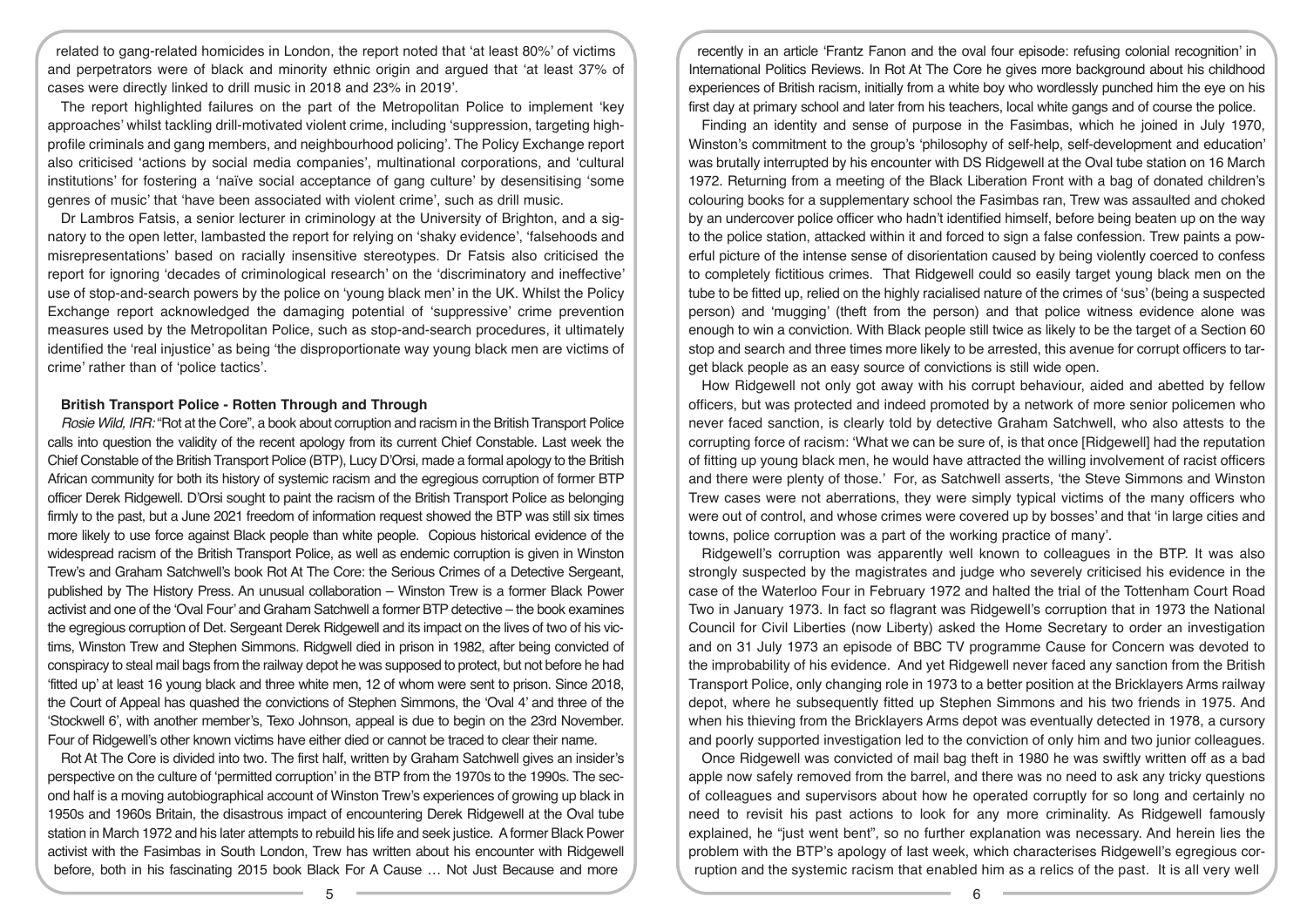to 'regret that we did not act sooner to end his criminalisation of British Africans, which led to the conviction of innocent people' and lament the 'trauma caused to the British African community by a corrupt BTP officer, whose misuse of his powers caused harm not only to the innocent young people criminalised, but also to their families and community'. But where is the promise of an inquiry into all Ridgewell's cases to see which other people's lives he may have ruined? Where is an inquiry into why no action was ever taken to discipline him prior to his 1978 arrest? Instead, D'Orsi proffers the hackneyed palliatives of anti-racism training, a more inclusive police force and maybe even the sponsorship of a criminology bursary for a person of African descent. Winston Trew's fight for justice to clear his name has taken his entire adult life. A British Transport Police force that was free from rot at the core would not have allowed him to wait so long.

# **US Woman Who Has Lived in UK for 53 Years Wins Deportation Appeal**

Diane Taylor, Guardian: A 75-year-old American woman who uses a Zimmer frame and is unable to digest solid food has won her appeal to remain in the UK after living here for 53 years. The Home Office attempted to deport Polly Gordon after she served a 12-month sentence for supply of a controlled drug. She was convicted of the offence in July 2019 at Edinburgh sheriff's court. According to a judgment in the immigration tribunal, she has a past history of substance abuse and addiction to alcohol. Gordon first appealed against the Home Office's plans to deport her to America, a country she has not lived in since her early 20s, to the first tier tribunal of the immigration court.

The judge there accepted that Gordon was frail with limited mobility and had a range of health problems including atrial fibrillation, colitis, difficulty consuming solid food, and had recently suffered from shingles. He said: "I presume that given her age and infirmity she will feel the impact of leaving her home country of the last five decades more than most." He also accepted that she would not be able to access US government healthcare programmes as she had lived outside the country of her birth for more than five decades. He said her risk of reoffending was "relatively low (but not trivial)". However, in his judgment he agreed with the Home Office that she should be deported.

Gordon appealed further to the upper tribunal in the immigration court where three senior judges found in her favour, allowing her to remain in the UK after finding that the first judge made an error in law in the way he calculated her prison sentence. The upper tribunal judges found that Gordon, who was granted indefinite leave to remain in the UK in 1977, had been lawfully resident in the UK for most of her life and was socially and culturally integrated into life in the UK. They accepted her offence was at the lower end of the scale of offending. Since her first appeal Gordon's health has deteriorated further after she fractured her knee in a fall and spent six weeks in hospital in March and April. She has needed to use a walking frame and has to rely on friends to help her with her shopping. The judges found that to deport Gordon would disproportionately interfere with her human rights and ruled that she should be allowed to remain in the UK.

Karen Doyle, of the organisation Movement For Justice, condemned the Home Office plans to deport Gordon. "There's nothing that illustrates more starkly the inhumanity of the Home Office than their plans to put an elderly and infirm woman on a plane to a country she hasn't lived in since the 1960s," she said. "People like her are viewed as low-hanging fruit by the Home Office. This is exactly how the Windrush generation were viewed." A Home Office spokesperson said: "We do not comment on individual cases." Home Office sources said officials accepted the court's ruling, and that since January 2019 8,441 foreign national offenders had been removed from the UK.

# **Newly Released Offenders Banned from Consuming Alcohol**

Offenders released from prison face being banned from drinking from today (17 November 2021) under world-first plans to curb alcohol-fuelled crime. \*offenders known to reoffend after drinking will face alcohol bans \*sobriety will be enforced with alcohol monitoring tags worn for up to a year \*offenders with an alcohol ban on community sentences have stayed sober on 97 percent of the days they were tagged \*world-first move designed to cut booze-fuelled crime which costs society £21 billion a year For the first time, serious and prolific offenders will be tagged with devices which monitor alcohol levels in sweat if their probation officer thinks they will be more likely to reoffend when drinking.

The tag will help probation officers keep a closer eye on offenders' behaviour and support them to turn their backs on crime. It will also provide offenders with the incentive to break bad habits as breaching the ban could see them back in prison. Alcohol plays a part in 39 per cent of all violent crime in the UK and roughly 20 per cent of offenders supervised by the Probation Service are classed as having an alcohol problem. Around 12,000 offenders will wear such a tag over the next 3 years. Offenders with an alcohol ban on community sentences have stayed sober on 97 percent of the days they were tagged and it is expected to have a significant impact on prison leavers' drinking habits.

Deputy Prime Minister, Justice Secretary and Lord Chancellor, Dominic Raab MP said: "This innovative technology has been successful in policing community sentences with offenders complying over 97 percent of the time. Rolling the tags out further will help cut alcohol-fuelled crime, which causes untold misery for victims and lands society with a £21 billion bill each year. Offenders now have a clear choice. If they don't work with probation staff to curb their drinking and change their ways, they face being sent back to jail."

From 17 November 2021, as part of a national roll-out, the tags will be used on offenders coming out of prison under Probation Service supervision in Wales, and the scheme will be applied in England next summer. Offenders will either have a licence condition which requires them to go teetotal for up to a year or have their drinking levels monitored because their risk of reoffending increases after heavy consumption. Alcohol tags have been available for judges and magistrates to hand down to offenders serving community sentences since last October.

The move is part of the government's plan to tackle and cut crime, expanding the use of innovative technology like tags to protect the public and drive down reoffending. Earlier this year, the government launched another world-first, using GPS tags to track prolific robbers, thieves and burglars. Around 10,000 such offenders are expected to be tagged over the next 3 years to stop them reoffending and help police catch them if they carry on. In total, an extra £183 million is being invested in the next 3 years to almost double the number of people tagged at any one time from around 13,500 this year to approximately 25,000 by 2025.

#### **Inmates Leaving Largest Women's Prison Nowhere Safe To Go**

*Dami Ojuri, Justice Gap:* More than three-quarters of prisoners leaving the largest women's prison in Europe were released without safe and secure accommodation. The latest report by the Independent Monitoring Board (IMB) into HMP Bronzefield Prison, a privately-run prison in Surrey run by Sodexo Justice Services, calls on the government to take 'urgent action' to address the lack of an accommodation service previously provided by homelessness charity, St Mungos. Five years ago it was revealed that women had been given tents and sleeping bags on their release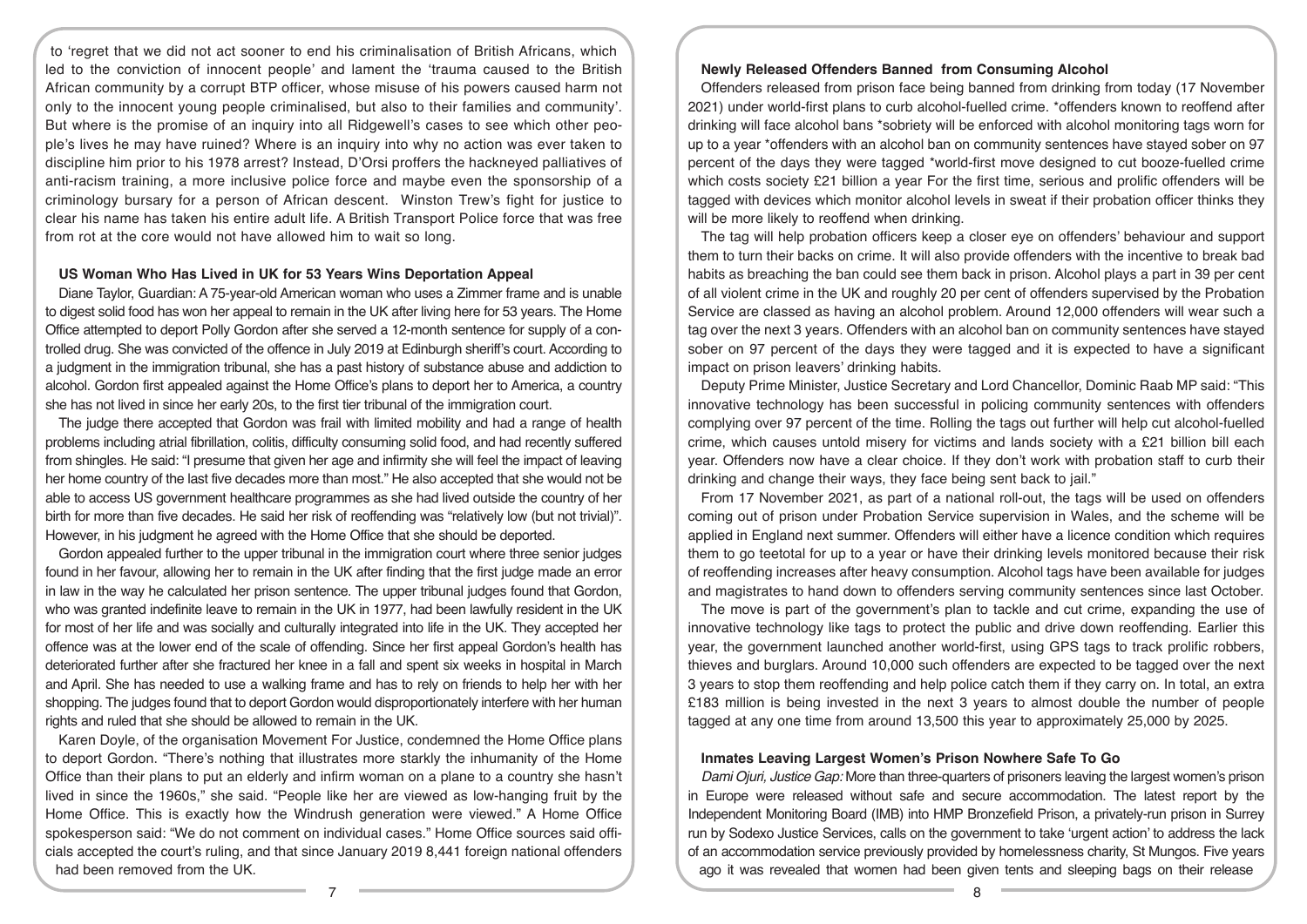because they had nowhere to live. The IMB found that the removal of the service resulted in a record number of prisoners (77%) being released without safe and secure accommodation which was up from 60% last year. St Mungos left when the contract for the community rehabilitation company (CRC) ended in June this year. The watchdog also directed a question toward Sadiq Khan asking what the London Mayor's office for policing and crime had done in the last year to increase the availability of accommodation for those women who leave prison with no fixed abode.

The IMB reported a steep increase in self-harm incidents every month. The findings showed an average of 220 incidents per month, with 371 incidents in June 2021 alone. Severe Covid-19 restrictions reportedly 'compromised the ability to treat women fairly and humanely', instead prisons were used as 'a place of safety' for severely mentally ill women. These women, the report found, put 'severe pressure' on the healthcare unit and residential houseblock. IMB Bronzefield chair Alison Keightley said that there were 'an unacceptably large number of women' leave Bronzefield without safe and secure housing, particularly those released into London. 'This number has increased since the restructuring of probation services reduced access to in-prison specialist advice,' she continued. 'It exposes women to unnecessary risks, increases the chance of reoffending, and urgently needs to be addressed.' Bronzefield made headlines recently following the death of a newborn baby within its walls after an 18-year-old inmate gave birth alone in her cell; and in 2016, it was revealed that prison-leavers were given sleeping bags and tents upon release because they had no where to live.

'The findings of this report are utterly shameful, exposing just how many vulnerable women are being set up to fail,' commented John Plummer of the Safe Homes for Women Leaving Prison initiative. 'Despite the fact that the Ministry of Justice has repeatedly claimed that it understands the importance of providing safe housing for women leaving prison to prevent further abuse, exploitation or reoffending, it appears that the situation has gotten worse and not better. It is a stark reminder that warm words from the Government are simply not enough, we need action now in order to stop the preventable crisis of women leaving prison to homelessness.'

## **Secretary of State for Justice Wants Prisoners to Have Internet Access in Cells**

*Bilan Cali, Justice Gap:* Dominic Raab, Secretary of State for Justice, wants prisoners to have internet access in their cells to allow them to become 'masters of their own destiny'. Speaking to the Daily Telegraph, the justice secretary said: 'I would want a presumption that rather than just sitting back in their bunk … waiting for release to hit them, offenders in their cell can take advantage of technology to take a bit of control and responsibility for their life. To be masters of their own destiny, even in the institutional setting fo a prison, and start preparing themselves.' Raab said that there would be clear restrictions on what could be accessed and prisoners considered high risk would not have access. The comments raised hope amongst prison education providers, charities and campaigners who have been campaigning for in-prison technology. 'If you think of the four or five strands of rehabilitation and reform of offenders, getting them off drugs, some of that treatment can be done online,' Raab said. 'Mental health support can be done online. Skills can be done online. Applying for jobs can be done online. Staying in contact with loved ones in a more regular way can be done online.' Raab also outlined plans for prisoners to have 'passports' where they will be expected to amass 'stamps' for skills they learn and training they complete as well as keeping a record of how they maintain family contacts and whether they have stable accommodation to go to on release.

According to the Charles Hymas writing for the Telegraph, it is an idea he has brought to the MoJ which is 'now being worked up by officials' for a Prison white paper. 'It means offenders will receive

"digital backpacks" from the point they enter prison providing what Mr Raab describes as a "passport for reentry into society with all the things that they need to notch up, the stamps if you like, to make that work.' The interview was conducted at the £170m new-build Glen Parva prison in Leicester and one of six jails in the government's £4 billion prison-building programme to provide 18,000 extra places by the mid-2020s. This will cope with the 'expected surge in criminals' being jailed as a result of police officers recruited to make up for the cuts imposed by the Coalition government as well as the raft of longer sentences proposed by the present administration. 'The cells – lighter and airier due to the bigger windows – look more like student rooms and are set in a campus-style lay-out with wider corridors in the blocks to minimise the confrontations which can happen when prisoners pass each other on the narrow terraced walkways of a Victorian jail,' Hymas reported. The prison will be 'a testbed' for Raab's plans to 'open up the prison "workforce" to employers'. 'Frankly, it ought to work as in any other workforce which is that there's a pool of labour there, those that are able and willing and security-vetted, and you give employers access to them,' Raab said.

## **Wrongful Conviction of Kieron Hoddinott**

[In October 2020 the Officer in Charge of Kieron's case was dismissed for gross misconduct of a sexual nature with a vulnerable witness in another case and for not recording the investigation. (Report of his immediate dismissal from Kent Police, https://rb.gy/pqxnea) ]

Kieron Hoddinott, was convicted on 17th October 2017 - received a 15 year sentence for allegedly raping and seriously sexually assaulting his estranged partner, who is the mother of his younger daughter.

1) The complainant made her 1st allegation of sexual abuse after she and Kieron had a heated discussion about his rights to have contact with their daughter.

2) Her best friend, at that time a paralegal for South East Rape and Serious Sexual Offences division of the Crown Prosecution Service (CPS), persuaded her to contact Kent Police to make the allegation.

- 3) Several days later, after consultation with her friend, the complainant made more allegations to Kent Police
- 4) No tangible evidence to determine Kieron Hoddinott's innocence was sought by Kent Police.

5) Text message conversations between Kieron and the complainant were provided to CPS by the Officer in Charge, Jonathan Pearce.(Now ex-officer Jonathan Pearce) However, vital messages to show that Kieron wanted formal visiting rights to his daughter and, also, that the complainant ridiculed his salary as insufficient for her needs were not exhibited.

6) The whereabouts of the download of the complainant's mobile 'phone has not been ascertained. This download would provide vital information about the true character of the complainant and her conversations about removing Kieron from her life

7) Kent Police have stated that MG6D file (Non-Sensitive Material) was not used in the investigation of Kieron's case. Officer in Charge testified that all data on handsets and SIM cards of devices from complainant and defendant was available to Kent Police. Respondent's Notice by CPS. states that the missing download is listed on MG6C file (unused material) but, although there is evidence of a submission form , albeit with an incorrect reference number, there is no listing of the 'phone download. Key Exhibits list records text messages from suspect's 'phone plus some unattributable screenshots from the complainant's old device, which she emailed to Officer in Charge of the case. CPS. have stated that the download of the complainant's 'phone is sensitive material and not to be disclosed to the Defence Team. The necessity for proof of the existence of this download went unanswered during the Appeal process with a response that Kieron's 'phone appeared to have been downloaded in the conventional sense.

8) The witness statements (MG11)of the complainant and her witness differ as do their testimonies and this was dismissed as inconsequential during the Appeal process .